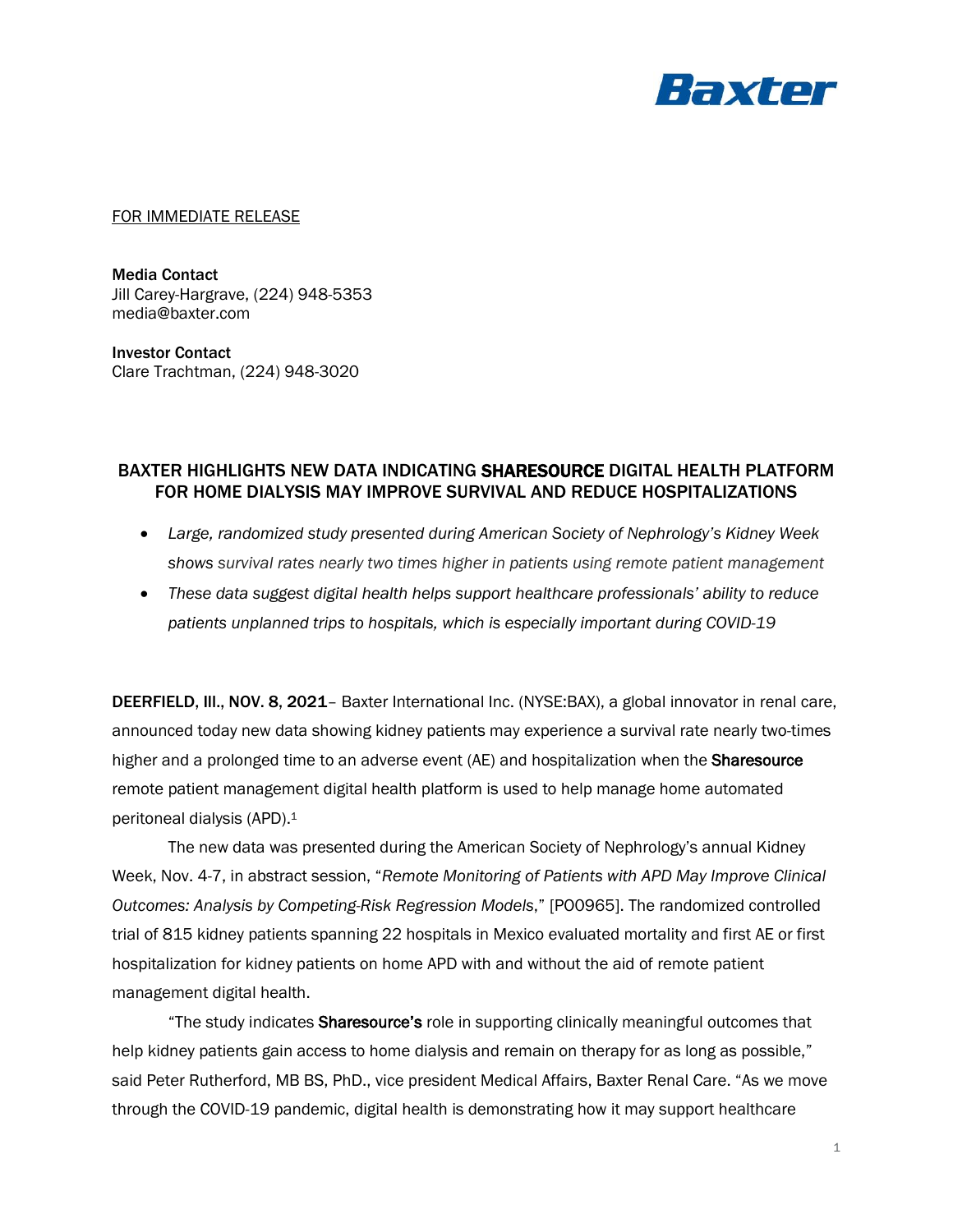

professionals to improve clinical outcomes and allow patients to remain at home with reduced unplanned hospital visits."

Sharesource remote patient management allows healthcare professionals to monitor their patients' home dialysis treatments, and then remotely adjust therapy without the need for patients to make unplanned visits to the clinic. Sharesource is the most widely implemented home dialysis digital health platform. It is used to care for nearly 50% of all patients on Baxter's APD systems globally. The digital health platform is available in more than 70 countries, and it has managed more than 32 million treatments to date.

Supporting the broad global adoption of **Sharesource** is evidence that remote patient management can assist healthcare providers with early detection and intervention of catheter issues,<sup>2,3,4,5</sup> peritonitis,<sup>6</sup> and adherence-related complications,<sup>7,8,9</sup> which can lead to reduced hospitalizations.<sup>10</sup>

The new study was conducted with hospitals that served >100 prevalent and >50 new patients per year and had >5 years APD experience. Twenty-two hospitals were randomly assigned to perform either remote patient management with APD or conventional APD with equivalent APD equipment. The study followed a total of 815 patients—417 using remote patient management and 398 on conventional APD—over at least one year.

Patients using only conventional APD in the study had a significantly higher all-cause mortality (sHR 1.79, 95%CI (1.15-2.81); p=0.01), CVD-related mortality ( sHR2.21, 95%CI (1.07- 4.58); p=0.03) and AE ( sHR 1.74, 95% (1.34-2.25); p=0.001) in comparison to patients using APD with remote patient management. The data indicate the use of remote patient management may improve survival and prolong the time to a first AE and hospitalization in comparison to those using APD alone, suggesting digital health may improve clinical outcomes of APD patients.

## About Peritoneal Dialysis

People living with end-stage renal disease require dialysis treatment or a kidney transplant to stay alive. PD therapy is typically managed by patients in their home, at a time of day that is convenient for them. It works by cleaning the blood of toxins and removing extra fluid through the body's peritoneal cavity. Studies show patients and physicians often prefer home dialysis.<sup>11</sup> PD patients experience improved early survival, and higher satisfaction rates and quality-of-life measures.12,13,14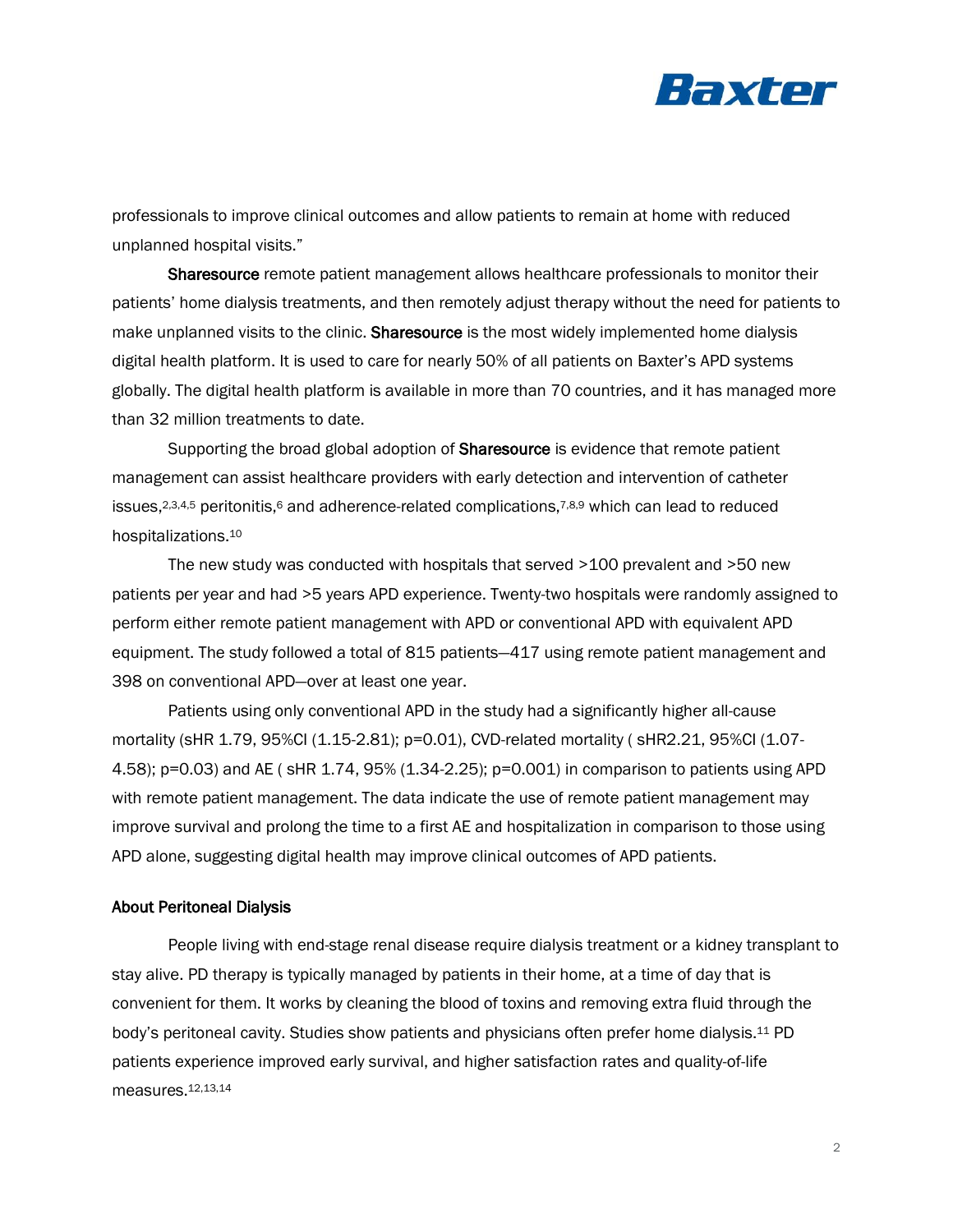

## About Baxter

Every day, millions of patients and caregivers rely on Baxter's leading portfolio of critical care, nutrition, renal, hospital and surgical products. For 90 years, we've been operating at the critical intersection where innovations that save and sustain lives meet the healthcare providers that make it happen. With products, technologies and therapies available in more than 100 countries, Baxter's employees worldwide are now building upon the company's rich heritage of medical breakthroughs to advance the next generation of transformative healthcare innovations. To learn more, visit [www.baxter.com](https://www.baxter.com/) and follow us on [Twitter,](https://twitter.com/baxter_intl?ref_src=twsrc%5Egoogle%7Ctwcamp%5Eserp%7Ctwgr%5Eauthor) [LinkedIn](https://www.linkedin.com/company/baxter-healthcare/) and [Facebook.](https://www.facebook.com/BaxterInternationalInc/)

Rx Only. For safe and proper use of this device, refer to the full Instructions for Use.

*This release includes forward-looking statements concerning the Sharesource remote patient management platform, including potential benefits associated with its use. The statements are based on assumptions about many important factors, including the following, which could cause actual results to differ materially from those in the forward-looking statements: demand for and market acceptance for new and existing products; product development risks; inability to create additional production capacity in a timely manner or the occurrence of other manufacturing or supply difficulties (including as a result of natural disasters, public health crises and epidemics/pandemics, regulatory actions or otherwise); satisfaction of regulatory and other requirements; actions of regulatory bodies and other governmental authorities; product quality, manufacturing or supply, or patient safety issues; changes in law and regulations; and other risks identified in Baxter's most recent filing on Form 10-K and other SEC filings, all of which are available on Baxter's website. Baxter does not undertake to update its forward-looking statements.* 

Baxter and Sharesource are registered trademarks of Baxter International Inc.

###

<sup>10</sup> Rivera A, et al. Abstract presented at ASN Kidney Week congress. San Diego (US). 2018. [FR-PO683]

11 Rivara MB, Mehrotra R. The Changing Landscape of Home Dialysis in the United States. Current Opinion in Nephrology and Hypertension.2014; 23(6):586-591.doi:10.1097/MNH0000000000000066; Mehrotra R, Chiu YW, Kalantar-Zadeh K, Bargman J, Vonesh E. Similar Outcomes with Hemodialysis and Peritoneal Dialysis in Patients with End-Stage Renal Disease. Archives of Internal Medicine. 2011; 171(2): 110-118. Doi:10.1001/archinternmed.2010.352; Ledebo I, Ronco C. The best dialysis therapy? Results from an international survey among nephrology professionals. Nephrology Dialysis Transplantation.2008;6:403-408.doi:10.1093/ndtplus/sfn148; Schiller B, Neitzer A, Doss S. Perceptions about renal

<sup>1</sup> Paniagua R, et al. Abstract presented at ASN Kidney Week 2021. Virtual. 2021. [PO0965]

<sup>2</sup> Jiménez S & Condia J. Abstract presented at 17th ISPD congress. Vancouver (Canada). 2018. [P-337]

<sup>3</sup> Garcia I, et al. Abstract presented at 13th Euro-PD congress. Dublin (Ireland). 2017. [P-63]

<sup>4</sup> Jotterand Drepper V, et al. Abstract presented at ASN Kidney Week congress. Chicago (US). 2016. [SA-PO023]

<sup>5</sup> Rojas-Diaz M, et al. Abstract presented at ASN Kidney Week congress. New Orleans (US). 2017. [PUB344]

<sup>6</sup> Gomez R, et al. Abstract presented at 13th Euro-PD congress. Dublin (Ireland). 2017. [P-222]

<sup>7</sup> Jiménez S & Condia J. Abstract presented at 17th ISPD congress. Vancouver (Canada). 2018. [P-229]

<sup>8</sup> Firanek C, et al. Abstract presented at 54th ERA-EDTA congress. Madrid (Spain). 2017. [MP557]

<sup>9</sup> Jotterand Drepper V, et al. Perit Dial Int. 2018; 38:76–78; 10. Rojas-Diaz M & Ramos A. Abstract presented at ASN Kidney Week congress. New Orleans (US). 2017. [TH-PO859]